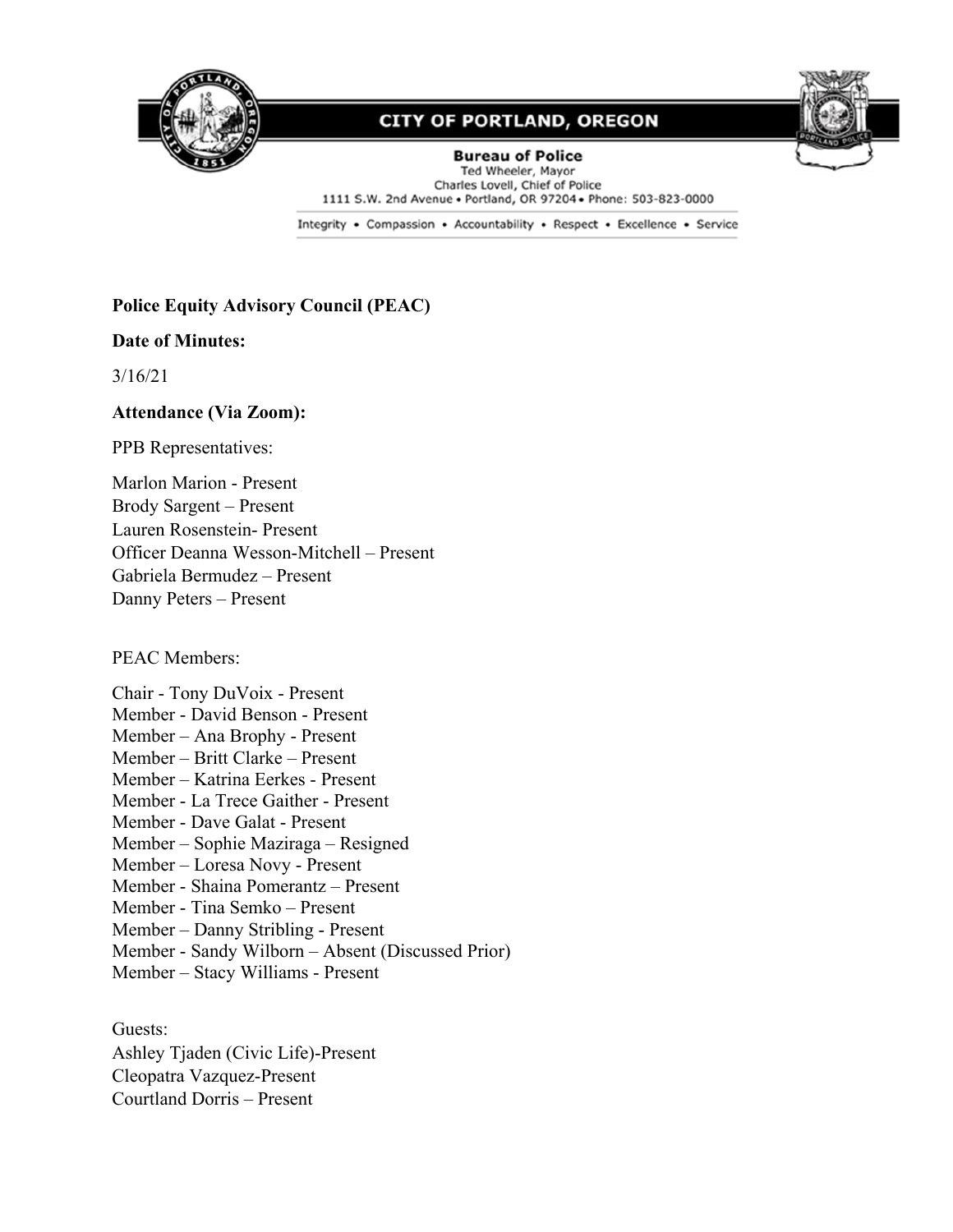

### **CITY OF PORTLAND, OREGON**



**Bureau of Police** Ted Wheeler, Mayor Charles Lovell, Chief of Police 1111 S.W. 2nd Avenue . Portland, OR 97204 . Phone: 503-823-0000

Integrity . Compassion . Accountability . Respect . Excellence . Service

Leah Drebin- Present Suzie Payne-Present Theresa Huggins - Present Tyler TerMeer – Present

### **Discussions and Votes:**

- 1. Members were informed that recordings of the discussion were legal but EIO requested that all those who wished to record first inform the group.
	- a. Reed College Students recorded most of the meeting. Recordings will be used for school project then destroyed.
- 2. Members were reminded of Police Equity Advisory Council's (PEAC) ground rules. The ground rules included brave space, respect, accountability, ongoing learning, discretion and active participation.
- 3. Police Equity Advisory Council (PEAC) Members introduced themselves aloud and guests did introductions in chat.
- 4. Members engaged in team building exercise to bring together new members with old. Guest participated in separate identical activity.
- 5. Members voted to approve minutes for December through February.
	- a. Loresa requested that the link to the Universal Review be updated to be more specific.
- 6. Members Voted on Vice Chair of the committee
	- a. The role and responsibilities of the Vice Chair were discussed prior to the vote.
	- b. Shaina Pomerantz was the only member to run and received all votes cast.
	- c. Shaina Pomerantz was elected as Vice Chair.
- 7. Chief's Advisory Group Updates
	- a. Shaina shared her experience attending the Chief's Advisory Group (CAG) since the last meeting. Shaina shared that she had a bad experience at the meeting. While at the meeting she was concerned that Chief's Advisory Group seeking to meet with the Mayor around Core Patrol Services without first conferring with the Portland Commission on Community Engaged Policing (PCCEP), the body currently responsible. Some Chief's Advisory Group members were dismissive of Shaina's concerns around the group's openness to the public and diversity of the group and some expressed hostility in the form of Anti-Blackness towards some of her points and suggestions. The rest of the group did not intervene.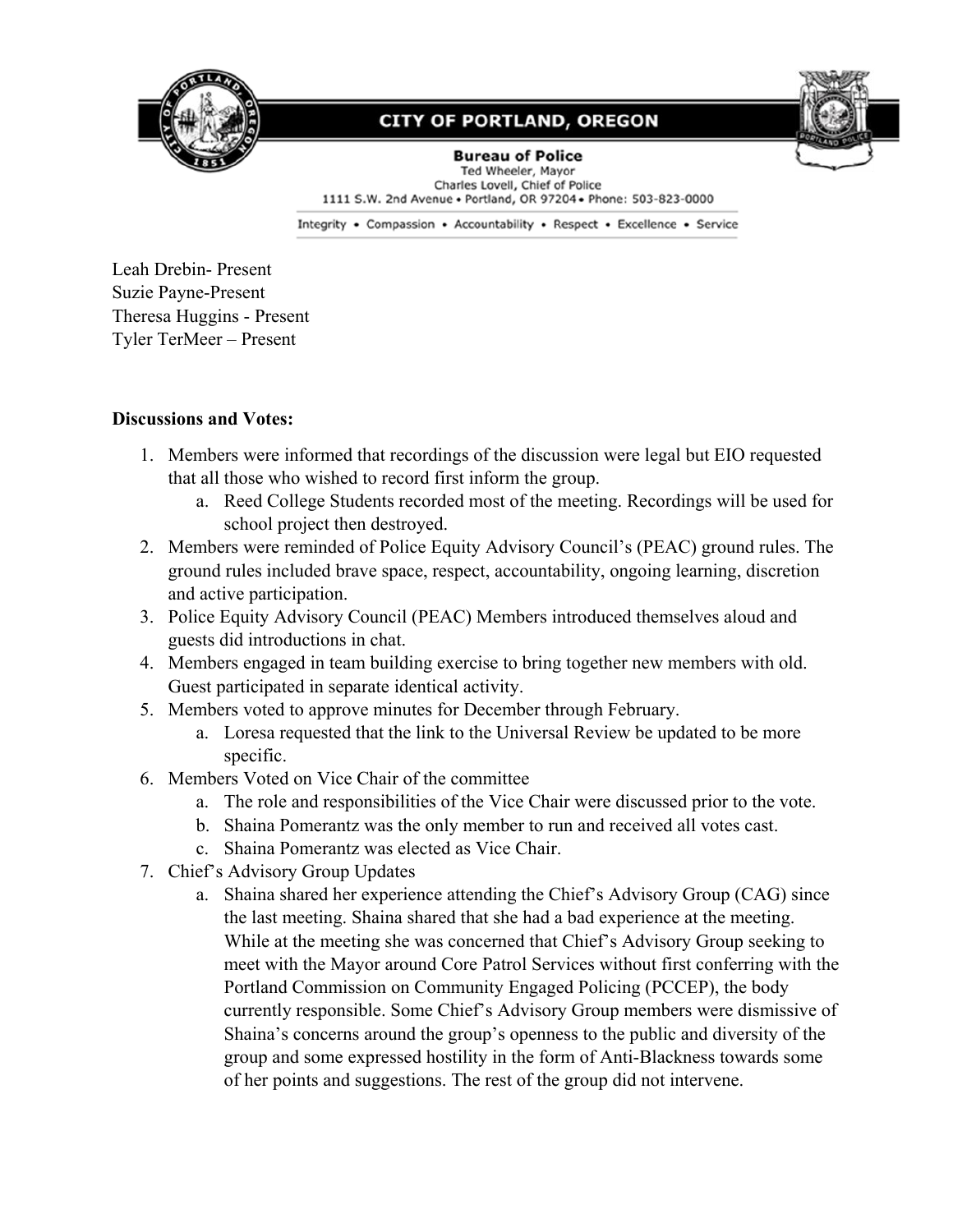

# **CITY OF PORTLAND, OREGON**



**Bureau of Police** Ted Wheeler, Mayor Charles Lovell, Chief of Police 1111 S.W. 2nd Avenue . Portland, OR 97204 . Phone: 503-823-0000

Integrity . Compassion . Accountability . Respect . Excellence . Service

- b. Marlon shared follow up that occurred after the meeting. Some members of the Chief's Advisory Group would like to apologize and make things right but others do not. Portland Police Bureau Leadership is interested in addressing the conflict.
- c. Membership shared outrage at Shaina's treatment as did guests and staff. Members did not settle on a course of action but agreed concern should be brought to the Chief's Office. It was agreed that PEAC should not participate in Chief's Advisory Group until the conflict was resolved. Equity and Inclusion Office staff, Police Equity Advisory Council Chairs, and other Portland Police Bureau staff present resolved to pursue the issue.
- 8. The Chairs and Program Specialist will present to South San Francisco Commission on Racial and Social Equity on March 17.
	- a. Video will be available here:
		- [https://www.ssf.net/government/boards-commissions/the-south-san](https://www.ssf.net/government/boards-commissions/the-south-san-francisco-commission-on-racial-and-social-equity#:%7E:text=Mission%20Statement-,The%20South%20San%20Francisco%20Commission%20on%20Racial%20and%20Social%20Equity,healthcare%20(including%20mental%20health%20and)[francisco-commission-on-racial-and-social](https://www.ssf.net/government/boards-commissions/the-south-san-francisco-commission-on-racial-and-social-equity#:%7E:text=Mission%20Statement-,The%20South%20San%20Francisco%20Commission%20on%20Racial%20and%20Social%20Equity,healthcare%20(including%20mental%20health%20and)[equity#:~:text=Mission%20Statement-](https://www.ssf.net/government/boards-commissions/the-south-san-francisco-commission-on-racial-and-social-equity#:%7E:text=Mission%20Statement-,The%20South%20San%20Francisco%20Commission%20on%20Racial%20and%20Social%20Equity,healthcare%20(including%20mental%20health%20and) [,The%20South%20San%20Francisco%20Commission%20on%20Racial%](https://www.ssf.net/government/boards-commissions/the-south-san-francisco-commission-on-racial-and-social-equity#:%7E:text=Mission%20Statement-,The%20South%20San%20Francisco%20Commission%20on%20Racial%20and%20Social%20Equity,healthcare%20(including%20mental%20health%20and) [20and%20Social%20Equity,healthcare%20\(including%20mental%20healt](https://www.ssf.net/government/boards-commissions/the-south-san-francisco-commission-on-racial-and-social-equity#:%7E:text=Mission%20Statement-,The%20South%20San%20Francisco%20Commission%20on%20Racial%20and%20Social%20Equity,healthcare%20(including%20mental%20health%20and) [h%20and.](https://www.ssf.net/government/boards-commissions/the-south-san-francisco-commission-on-racial-and-social-equity#:%7E:text=Mission%20Statement-,The%20South%20San%20Francisco%20Commission%20on%20Racial%20and%20Social%20Equity,healthcare%20(including%20mental%20health%20and)
		- Presentation starts at 1:09 within the Video.
- 9. Tony requested recommendations on local equity presenters who may be able to present before Police Equity Advisory Council.
	- a. Members expressed that we may still want presentations from the Bureau
	- b. It was suggested that with zoom we can have international speakers
	- c. Members want local subject matter experts from marginalized communities that we can pay
	- d. Some of the groups or individuals recommended were:
		- With the End in Mind
		- Rachel Cargle
		- Molly Washington
		- Dr. Derron Coles from <https://www.theblueprintfoundation.org/>
- 10. Guest Updates
	- a. Ashley Tjaden, who oversees the Citywide Advisory Bodies program, said that she introduced herself to Lt. Morgan and expressed her interest to work with the advisory bodies.
- 11. Next Meetings
	- a. April  $20<sup>th</sup>$